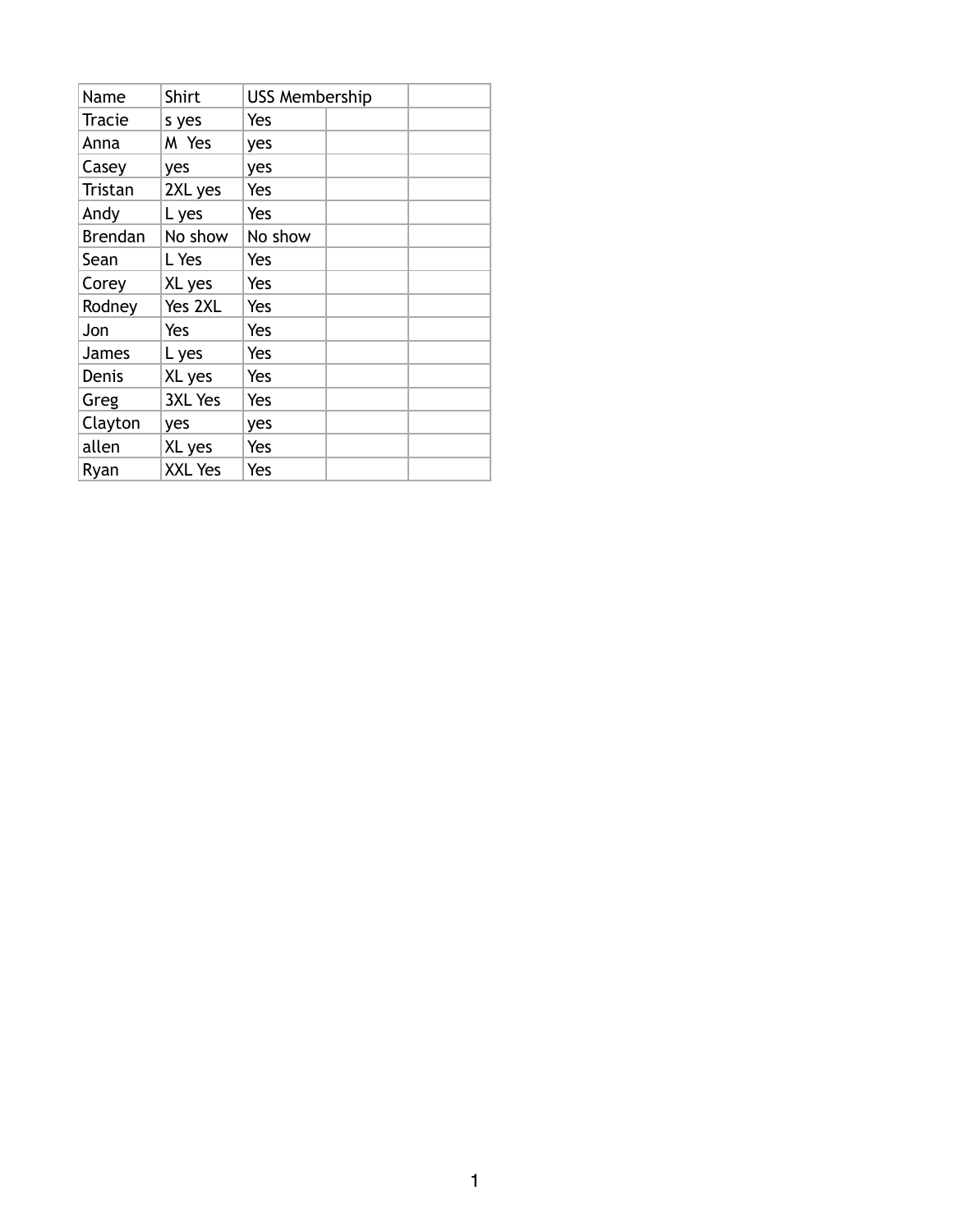| <b>Mens Novice</b>   |                         |                   |                |        |                |                |
|----------------------|-------------------------|-------------------|----------------|--------|----------------|----------------|
| Weight               | Name                    | <b>Axle Press</b> | Points         | Yoke   | Points         | Subtotal       |
|                      | 205 Andy Stocks         | 230               | 1.5            | 9.63   | 3              | 4.5            |
|                      | 268 Casey Raaen         | 250               | $\overline{3}$ | 10.88  | $\overline{2}$ | 5              |
|                      | 286 Tristan Tilberg     | 230               | 1.5            | 11.01  | 1              | 2.5            |
|                      |                         |                   |                |        |                |                |
|                      |                         |                   |                | 500 lb |                |                |
|                      |                         |                   |                |        |                |                |
|                      | Mens Middleweight       |                   |                |        |                |                |
|                      | 220.2 Corey Kenkel      | 280               | $\overline{3}$ | 13.95  | $\overline{2}$ | 5              |
|                      | 216 Tim Feathers        | 270               | $\overline{2}$ | 8.36   | 3              | 5              |
|                      | 219.2 Sean Reynolds     | 200               | 1              | 17.63  | $\mathbf{1}$   | $\overline{2}$ |
|                      |                         |                   |                |        |                |                |
|                      |                         |                   |                | 700 lb |                |                |
|                      |                         |                   |                |        |                |                |
|                      | Mens Heavyweight        |                   |                |        |                |                |
|                      | 260.6 Jon Reis          | 300               | 6              | 15.16  | 4              | 10             |
|                      | 260 Ryan Deloli         | 270               | $\overline{3}$ | 13.02  | 5              | 8              |
|                      | 273 Rodney Wasche       | 280               | 4.5            | 15.75  | $\overline{3}$ | 7.5            |
|                      | 251.4 Denis LeBriche    | 280               | 4.5            | 32.0'  | $\overline{2}$ | 6.5            |
|                      | 242.8 James McGregor    | 250               | 1.5            | 10.03  | 6              | 7.5            |
|                      | 270 Allen Larson        | 250               | 1.5            | 30.9'  | 1              | 2.5            |
|                      |                         |                   |                | 800 lb |                |                |
|                      | Mens Super heavyweight  |                   |                |        |                |                |
|                      | <b>Greg Hunter</b>      | 320               | $\mathbf{1}$   | 11.04  | $\overline{2}$ | 3              |
|                      | <b>Clayton Anderson</b> | 330               | $\overline{2}$ | 30.35  | 1              | 3              |
|                      |                         |                   |                | 850 lb |                |                |
| <b>Womens Novice</b> |                         |                   |                |        |                |                |
|                      | Anna Bissell            | 145               | $\mathbf{1}$   | 10.95  | $\mathbf{1}$   | $\overline{2}$ |
|                      |                         |                   |                | 400 lb |                |                |
| Womens Middleweight  |                         |                   |                |        |                |                |
|                      | <b>Tracie Heacox</b>    | 145               | $\mathbf{1}$   | 16.16  | 1              | $\overline{2}$ |
|                      |                         |                   |                | 400 lb |                |                |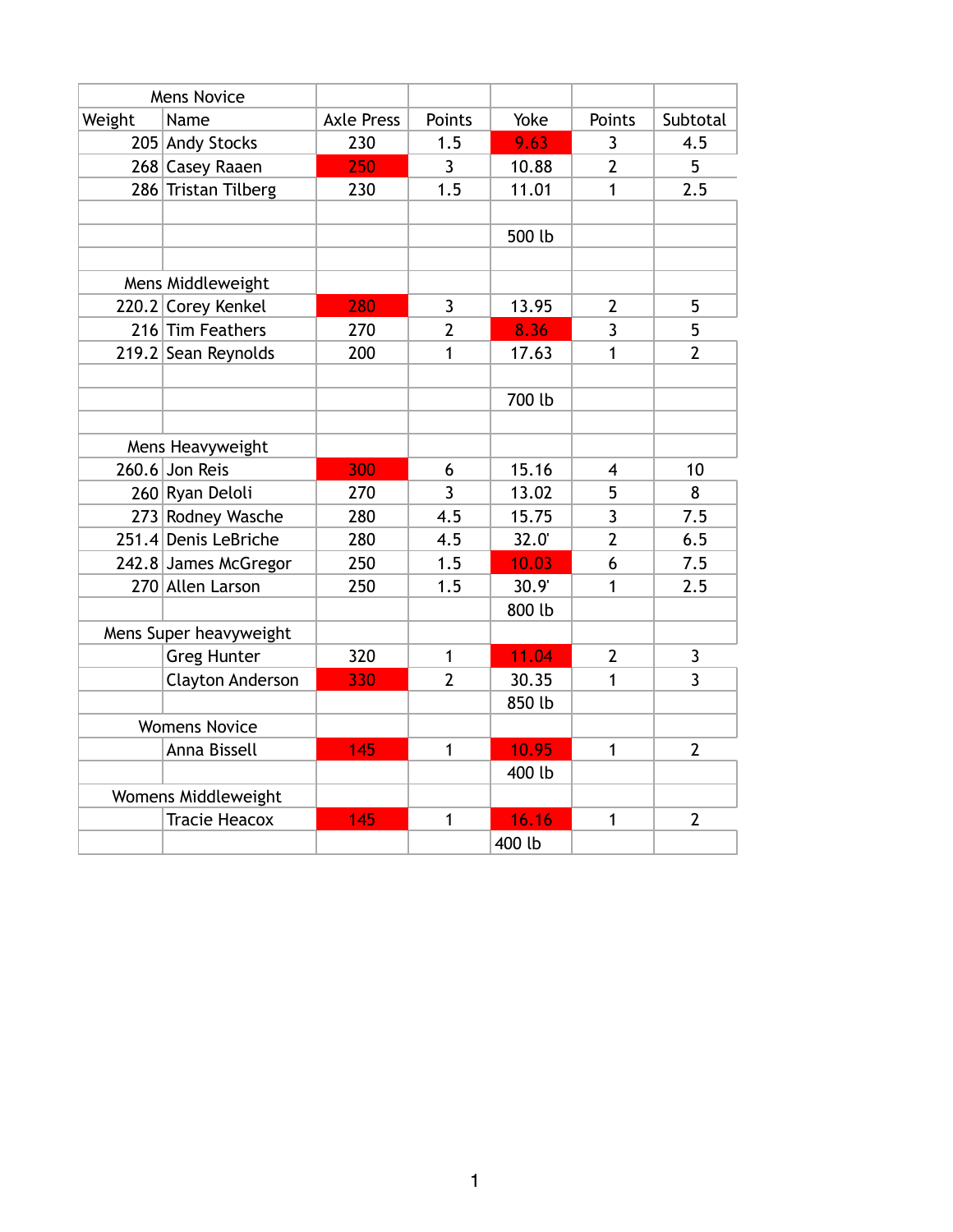| DL Medley            | Points         | Subtotal       | Farmers/Sandbag | Points                  | Subtotal                | <b>Stones</b>           |
|----------------------|----------------|----------------|-----------------|-------------------------|-------------------------|-------------------------|
| 6                    | $\mathbf{1}$   | 5.5            | 20.8            | $\overline{2}$          | 7.5                     | $\overline{4}$          |
| 12                   | 2.5            | 7.5            | 20.25           | 3                       | 10.5                    | $\mathbf{1}$            |
| 12                   | 2.5            | 5              | 21.67           | $\mathbf{1}$            | 6                       | $\overline{3}$          |
| Axle/farmers/barbell |                |                |                 |                         |                         |                         |
| 365/230/405          |                |                | 225/200         |                         |                         | 250 lb                  |
|                      |                |                |                 |                         |                         |                         |
|                      |                |                |                 |                         |                         |                         |
| 5                    | $\overline{2}$ | $\overline{7}$ | 31.96           | $\overline{2}$          | 9                       | $\overline{2}$          |
| $\overline{7}$       | $\overline{3}$ | 8              | 17.91           | 3                       | 11                      | <b>DNF</b>              |
| $\overline{3}$       | $\mathbf{1}$   | $\overline{3}$ | 40.57           | $\mathbf{1}$            | $\overline{\mathbf{4}}$ | $\mathbf{1}$            |
|                      |                |                |                 |                         |                         |                         |
| 450/270/500          |                |                | 270/250         |                         |                         | 295 lb                  |
|                      |                |                |                 |                         |                         |                         |
|                      |                |                |                 |                         |                         |                         |
| 13                   | 6              | 16             | 24.62           | 5                       | 21                      | $\overline{\mathbf{3}}$ |
| 12                   | 5              | 13             | 23.42           | 6                       | 19                      | $\pmb{0}$               |
| 10                   | $\overline{4}$ | 11.5           | 32.95           | $\overline{3}$          | 14.5                    | $\mathbf 0$             |
| 5                    | 2.5            | 9              | <b>DNF</b>      | 0                       | 9                       | $\mathbf 0$             |
| 5                    | 2.5            | 10             | 27.78           | $\overline{\mathbf{4}}$ | 14.5                    | $\mathbf 0$             |
| $\overline{4}$       | $\mathbf{1}$   | 3.5            | 20'             | $\overline{2}$          | 5.5                     | $\mathbf 0$             |
| 500/310/550          |                |                | 310/280         |                         |                         | 365 lb                  |
|                      |                |                |                 |                         |                         |                         |
| $\overline{3}$       | $\overline{2}$ | 5              | 23.88           | $\overline{2}$          | $\overline{7}$          | $\overline{3}$          |
| $\mathbf{1}$         | $\mathbf{1}$   | $\overline{4}$ | $\mathbf 0$     | $\mathbf 0$             | $\overline{\mathbf{4}}$ | $\mathbf 0$             |
| 550/330/600          |                |                | 330/280         |                         |                         | 365                     |
|                      |                |                |                 |                         |                         |                         |
| $\overline{4}$       | $\mathbf{1}$   | $\overline{3}$ | 22.36           | $\mathbf{1}$            | $\overline{4}$          | $\overline{1}$          |
| 250/170/275          |                |                | 120/130         |                         |                         | 170 lb                  |
|                      |                |                |                 |                         |                         |                         |
| $\overline{Q}$       | 1              | $\overline{3}$ | 15.62           | 1                       | $\overline{\mathbf{4}}$ | $\overline{5}$          |
| 250/170/275          |                |                | 120/130         |                         |                         | 170 lb                  |